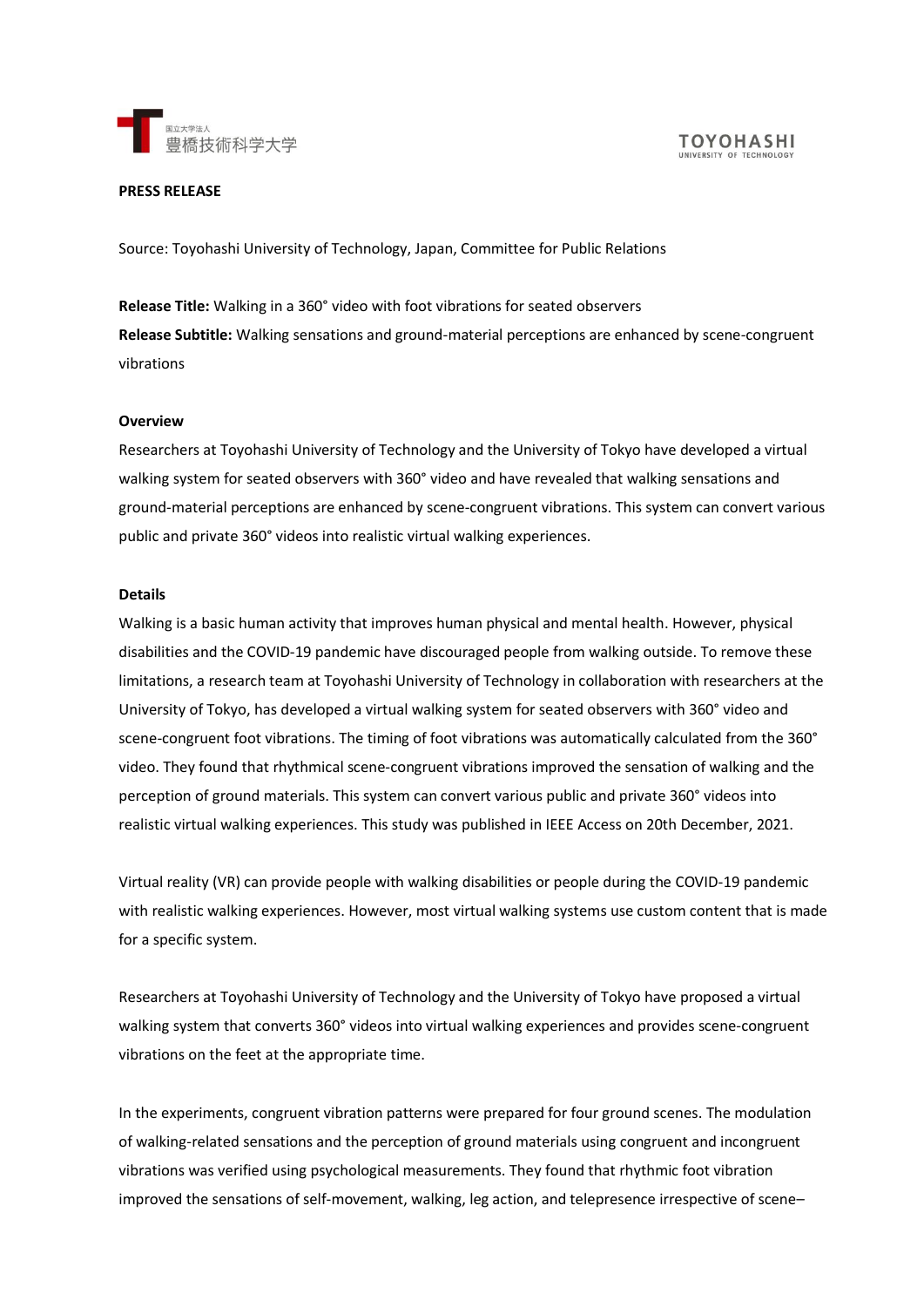

# **TOYOHASHI**

vibration congruency. Moreover, congruent vibrations were better than incongruent vibrations for walking-related sensations and telepresence in indoor corridors and snowy ground scenes. The perception of ground materials was enhanced by scene-congruent vibrations, whereas it was confused by sceneincongruent vibrations.

# **Development Background**

Junya Nakamura, a graduate student and the first author of the article, said, "I came up with the idea of using existing 360° videos for our virtual walking system, which could provide a variety of travel experiences to people at home. So, I applied visual SLAM (simultaneous localization and mapping) to videos to estimate the motion trajectories of the viewpoint in the movies, and generated appropriately timed foot vibrations." Professor Michiteru Kitazaki explained, "Another important point of this study is that the congruency of foot vibrations with the ground in scenes improves the perception of ground materials and walking sensations. We can feel soft snowy ground or the hard floor of a corridor. However, we used only four common scenarios and four prepared vibrations in the experiment. We should develop a method for generating congruent vibration patterns from any movie in the future."

#### **Future Outlook**

The developed system can convert various public and private 360° videos into realistic virtual walking experiences and provide virtual travel to various locations around the world. It could also contribute to the improvement of the mental health and well-being of people even people with walking disabilities and people who are unable to walk due to social limitations.

### **Funding agency**

This research was supported in part by JST ERATO (JPMJER1701) to MK, JSPS KAKENHI JP18H04118 to YI, and JP20H04489 to MK.

#### **Publication**

Nakamura, J., Matsuda, Y., Amemiya, T., Ikei, Y., and Kitazaki, M. (2021). Virtual Walking with Omnidirectional Movies and Foot Vibrations: Scene-congruent Vibrations Enhance Walking-related Sensations and Ground Material Perceptions. IEEE Access. DOI: 10.1109/ACCESS.2021.3136557 https://ieeexplore.ieee.org/document/9656181